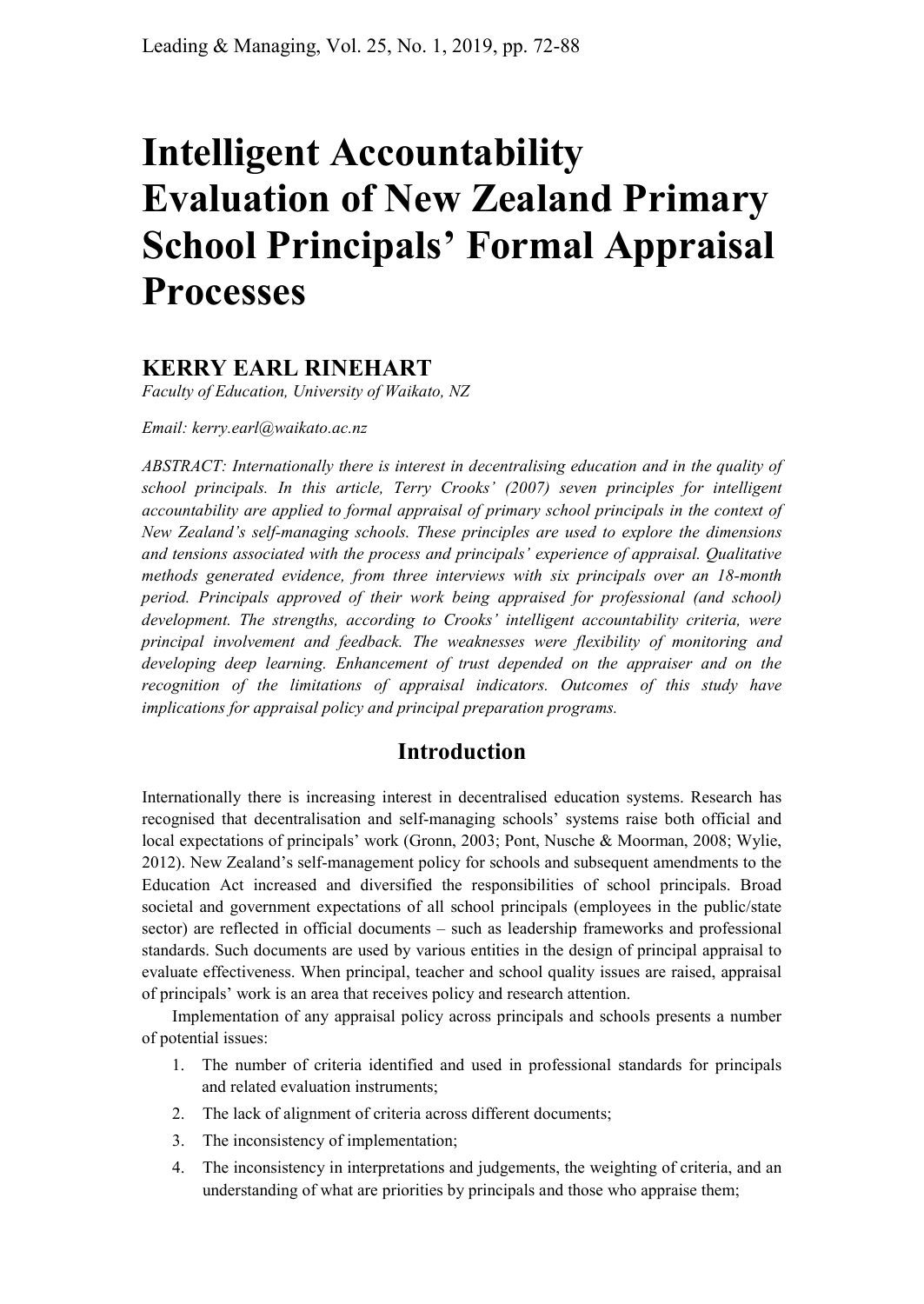- 5. The nature and influence of the relationship between appraiser and principal including power relations, conflicting values, and levels of communication;
- 6. The contextual nature of principal work, including the complexity of schools as organizations and educational policy priorities. (Earl Rinehart, 2017, p. 118)

There are, essentially, three broad features needed to judge someone's work: a clear understanding of role, attention to individual needs, and attention to local context (Radinger 2014; Stufflebeam & Nevo, 1991). One way of defining a principal's role is to look to professional standards for principals, and a way to give attention to individual and local needs is to talk to principals about how they experience being judged. Each of these three features is potentially problematic in policy and the practice of appraisal of school principals.

The research aim of this project was to focus on principals' experiences of appraisal and being judged in their work. This study examined the purposes, implementation, and outcomes of mandated formal appraisal processes in New Zealand (rural) primary school contexts. The research approach for this study was 'contemporary pragmatism', drawing on John Dewey's (2011) theoretical propositions through a contemporary (critical and post-structural) lens. The research questions reported here are: 1) How do New Zealand rural primary school principals experience formal appraisal requirements and practice? and 2) How does this appraisal of these principals' work stand up when evaluated against Terry Crooks' (2007) criteria of *intelligent accountability*? Firstly, the New Zealand educational context and case of principal appraisal is described; secondly, Crooks' criteria for intelligent accountability are discussed in relation to evidence from this study; and, finally, the strengths and weaknesses of New Zealand's appraisal of school principals' work relevant for consideration in other contexts are highlighted.

# **Research Design**

An interpretive contemporary pragmatist research approach requires consideration of the history of the situation, attention to language of experience and deliberation with concern for the future (Earl Rinehart, 2017). Six New Zealand principals working in rural primary school contexts were interviewed three times over an 18-month period. Three women and three men participants, Dana, Doug, Mickey, Nate, Ruby, and Sydney (pseudonyms), agreed to be part of this study. Ethical approval was gained from the University of Waikato Faculty of Education Ethics committee (2013).

Interview audio recordings and transcripts from the 18 interviews provided the core evidence. Other material included field notes, policy documents, publicly-available information about the schools, and any copies of appraisal reports principals supplied for review. Evidence both gathered and generated was analysed using abductive methods (Brinkmann, 2014).

## **New Zealand Context**

The New Zealand government introduced a decentralised education system of self-managing schools in 1989. Under this system many responsibilities for education provision in schools (administration, staffing and professional development, maintenance and resourcing) shifted from a centralised Department of Education, regional Education Boards and school inspectors to a Ministry of Education, school boards of trustees, and the staff of individual schools (Crooks, 2003). This system, referred to as *Tomorrow's Schools*, was 'implemented faster'

 <sup>1</sup> The 1988 government White Paper *Tomorrow's Schools: The Reform of Education Administration in New Zealand* based on a Taskforce Report (Taskforce to Review Education Administration, 1988).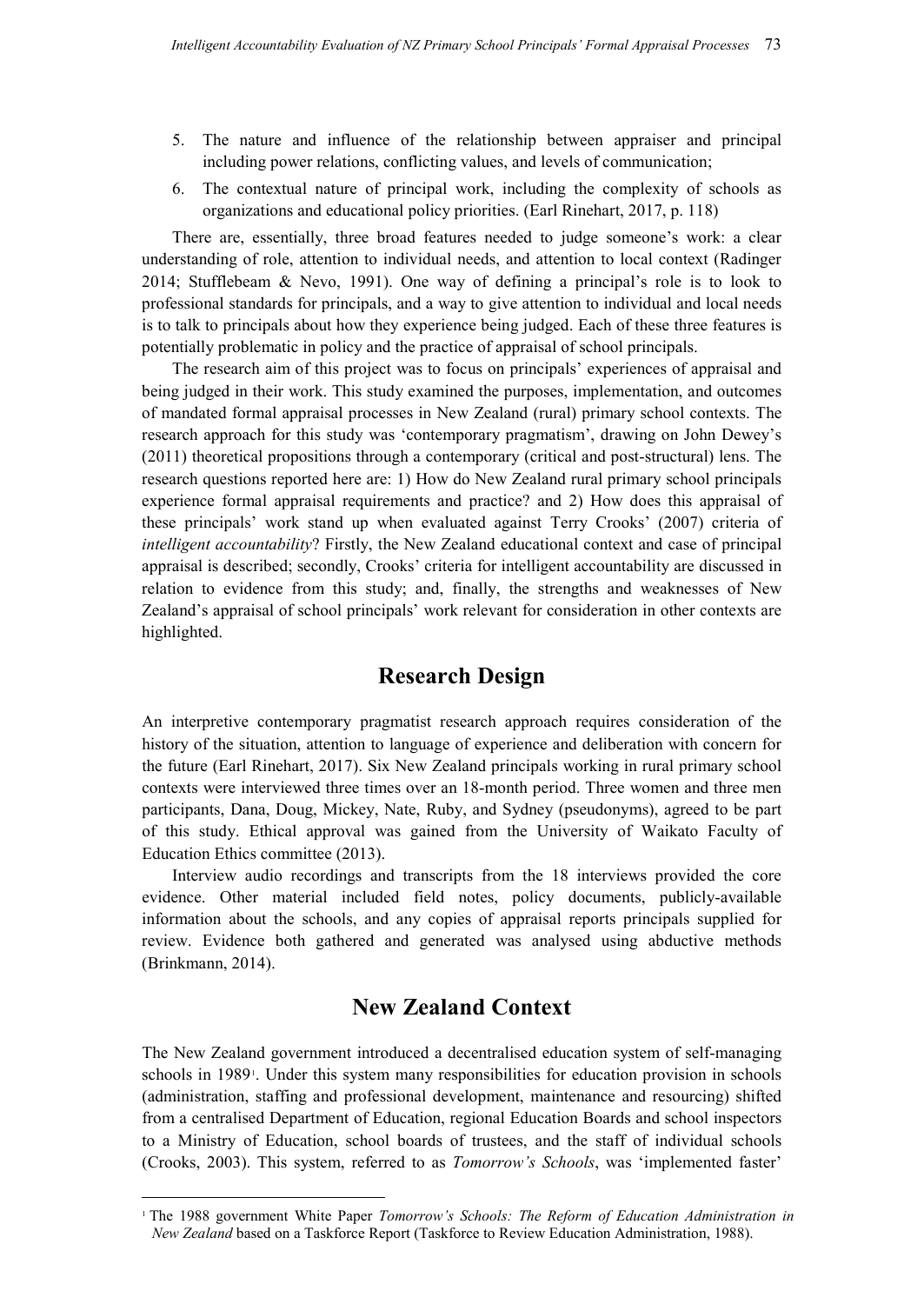and the changes 'have gone further than anywhere else in the world' (Lauder & Hughes, 1999, p. 36). These reforms have been described as both 'extreme' (Wylie, 2012) and 'highly autonomous' (Morris, 2014; Wylie & Bonne, 2014).

The central tenet of *Tomorrow's Schools*' reform was school governance by local school boards as a means of increasing parental interest in their children's schools and making schools more responsive and accountable to parents and the community (Smyth, 2011; Wylie, 2012). One of the identified issues with centralised control was the recruitment of school staff. Until 1989, Education Boards had prioritised seniority and their inspector's grading in appointing principals to vacancies. Alcorn (2011) critiqued those years: 'The issue of "fit" between an applicant and the school community was not always accorded [a] high priority' (p. 127). Through the local board of trustees, a school community would be able to hire the school principal, determine a 'local curriculum' and be involved in school decisions particular to their concerns (Wylie, 2012). Members of the new primary school boards of trustees were particularly keen to have more control over property, equipment and staffing (Wylie, 2012). In this way, local – even individual – expectations were added to the growing list of broader political and social expectations of school principals.

Boards of trustees employ their school principal but the Ministry sets salary rates and pays principals in the public/state education sector. The Ministry also determines principal work responsibilities through regulation, guidelines and standards. Thus, principals in New Zealand's self-managing schools have two simultaneous lines of authority – in essence two bosses – concerning their work: the Ministry of Education and the school's board of trustees.

The new Ministry of Education (MoE) promptly initiated planning and reporting requirements and guidelines for schools to operationalise new government policy (Alcorn, 2011; Wylie, 2012). The Ministry regularly revises the National Education Guidelines (NEGs) which are education goals and curriculum policy, and National Standards policy, and National Administration Guidelines (NAGs), which 'set out statements of desirable principles of conduct' (TKI, para. 1)<sup>2</sup> that school boards with principals and teaching staff are required to demonstrate. This legislation and the Education Review Office (ERO), as a monitoring body also founded in 1989, strengthens central over local control (Codd, McAlpine & Poskitt, 1995; Crooks, 2003). An OECD report spells it out: 'analysis of practice has shown that in increasingly decentralised and accountability-driven environments school leaders take on a broader set of tasks' (Pont, Nusche & Moorman, 2008, p. 61). This is true in New Zealand's case. Principals' work includes greater regulatory and compliance responsibilities under 'selfmanaging' school reforms.

Education policy from central government is implemented and monitored over all settings, with compliance requirements being the same for all schools no matter their size or location (Dunning, 1993; Miller, 2015). At the same time, every school (as a community) and the communities in which schools operate, are different. All schools are geographically situated but they are also dynamic and evolving. School-specific differentiating factors may include student background, community type, school history, organisational structure and school culture, teacher experience and competence, fiscal resources, material conditions, and school size (Corbett & White, 2014; Thrupp, 1999, 2012). The significance of local influences on principals' work has increased as they respond to this diversity (e.g. Alcorn, 2011; Collins, 2004; Robinson, Hohepa & Lloyd, 2009), while centralised accountability requirements (aiming for consistency) continue to be developed. There is little or no attention in the

 <sup>2</sup> Te Kete Ipurangi website (TKI) Glossary, National Administration Guidelines, para. 1 available at http://assessment.tki.org.nz/Glossary/National-Administration-Guidelines-NAGs. Retrieved 24th Nov., 2018). See also http://www.education.govt.nz/our-work/legislation/negs/ and http://www.education.govt. nz/ministry-of-education/legislation/nags/.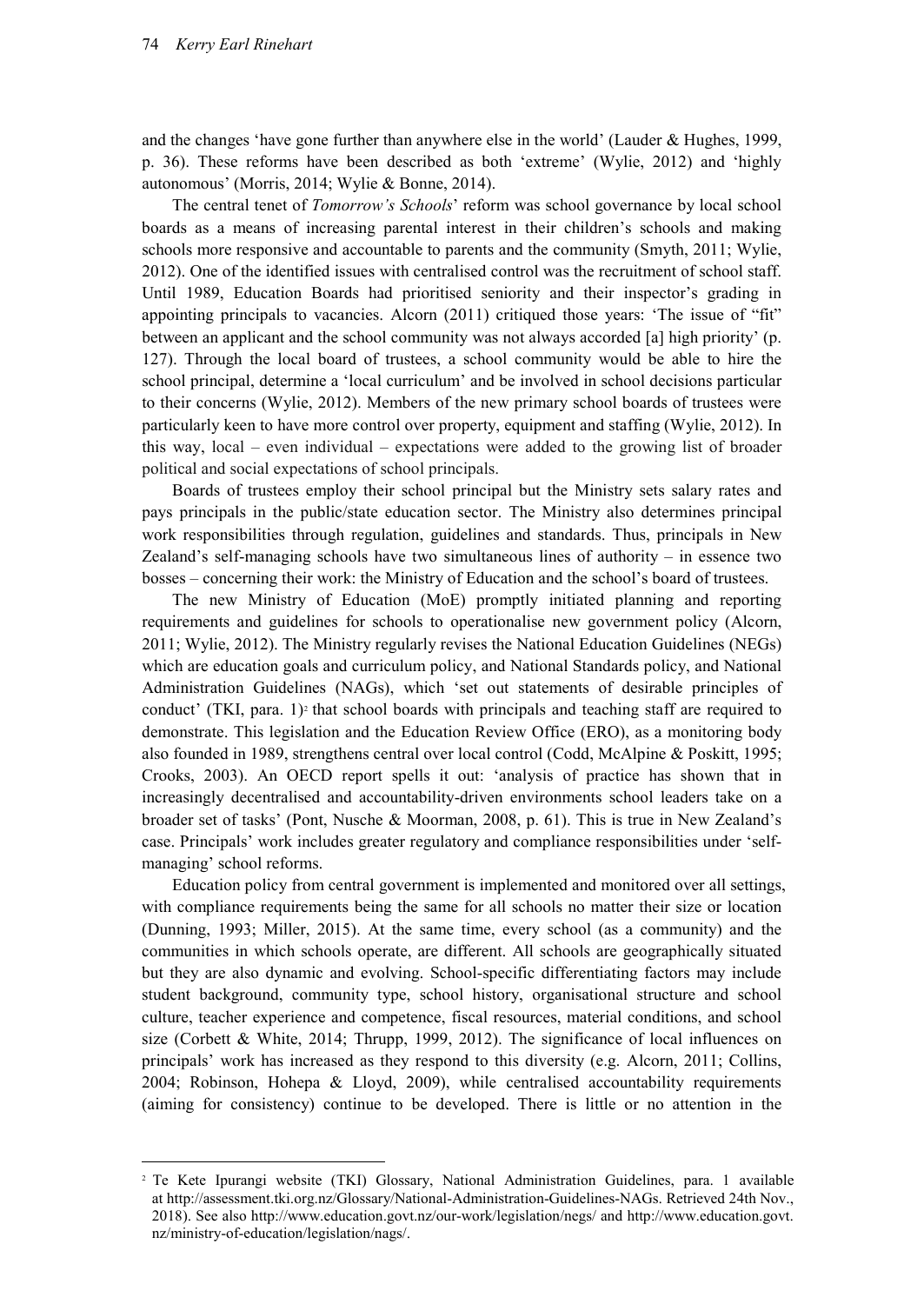literature on how to take into account the complexity and constraints of local conditions in the appraisal of principal work.

## **Official Expectations of School Principals**

Societal expectations of school principals are reflected in official documents as well as in unwritten localised expectations of school communities. Leadership frameworks (and more recently professional standards) are seen internationally as the basis for the design of principal appraisal, by which is meant 'to evaluate effectiveness' (Clifford & Ross, 2011; Ingvarson et al., 2006; Pont, Nusche & Moorman, 2008). Pont and colleagues (2008) suggested that it is school leadership frameworks that 'can help provide guidance on the main characteristics, tasks and responsibilities of effective school leaders' (p. 10). Internationally, there are a great many of these frameworks prepared on behalf of organisations, and at state and national levels.

Efforts to capture all aspects of principalship in leadership frameworks have revealed how extensive and complex a principal's work is. Assessing every aspect of principals' work would be unmanageable and impractical. Crooks (2003) wrote on this point:

In our [school] accountability systems, a broader sampling issue becomes prominent. Usually, these systems select certain indicators as the important ones to be focused on … but now we have important judgements and decisions being made with the weight entirely placed on these … areas, taking no account of performance in other areas. … The results can be highly misleading. (p. 5)

The weight any criteria may carry in principal appraisal, as only a sample of the many aspects of principalship, can be disproportionate to the significance of that aspect in the overall work.

Criteria for principal appraisal are a major focus in research and reviews. In the United Kingdom (UK), Bolden et al.'s (2003) review of leadership frameworks used found that there was little clarity across different sets of standards and frameworks. They concluded that whilst a prescriptive approach has its strengths, it leads to a particularly-individualistic notion of leadership and a relatively-prescribed approach to leadership development. In the United States, Catano & Stronge (2007), who were concerned with developing greater consistency across US state systems, found there is variation across what is meant to be evaluated: ability, actions or the outcomes of principals' work. Neither greater consistency nor greater fairness for principals has stemmed from this research attention. The prescription of standards, development of standardised online assessment tools as a repository for evidence, and systems with one group of appraisers that can be 'trained' (and meant primarily to support efficiency and consistency) has, contrarily, made appraisal more work.

The nature and extent of the criteria in frameworks and standards documents have been universally questioned: 'the complexity and lack of clarity surrounding the role of a principal makes the formulation of appropriate performance assessment a daunting task' (Catano & Stronge, 2007, p. 382). Catano and Stronge (2007) wrote, 'since clear agreement on what encompasses the role of a school principal is lacking, the task of principal evaluation becomes a challenging enterprise' (p. 383). Pont, Nusche and Moorman (2008, p. 62), drawing on Ingvarson et al.'s (2006) review, stated, 'if too prescriptive and detailed, [leadership frameworks] can contribute to increasing intensification of the school leader's role and *discourage* practitioners' [emphasis added]. The signal from these authors is that principals' attitude to their work is linked to the quantity and level of prescription of work requirements. Identifying a set of appropriate and significant criteria for appraisal of principals is problematic. Are principals valued for who they are, for what they do, or credited with outcomes they have directly achieved or influenced?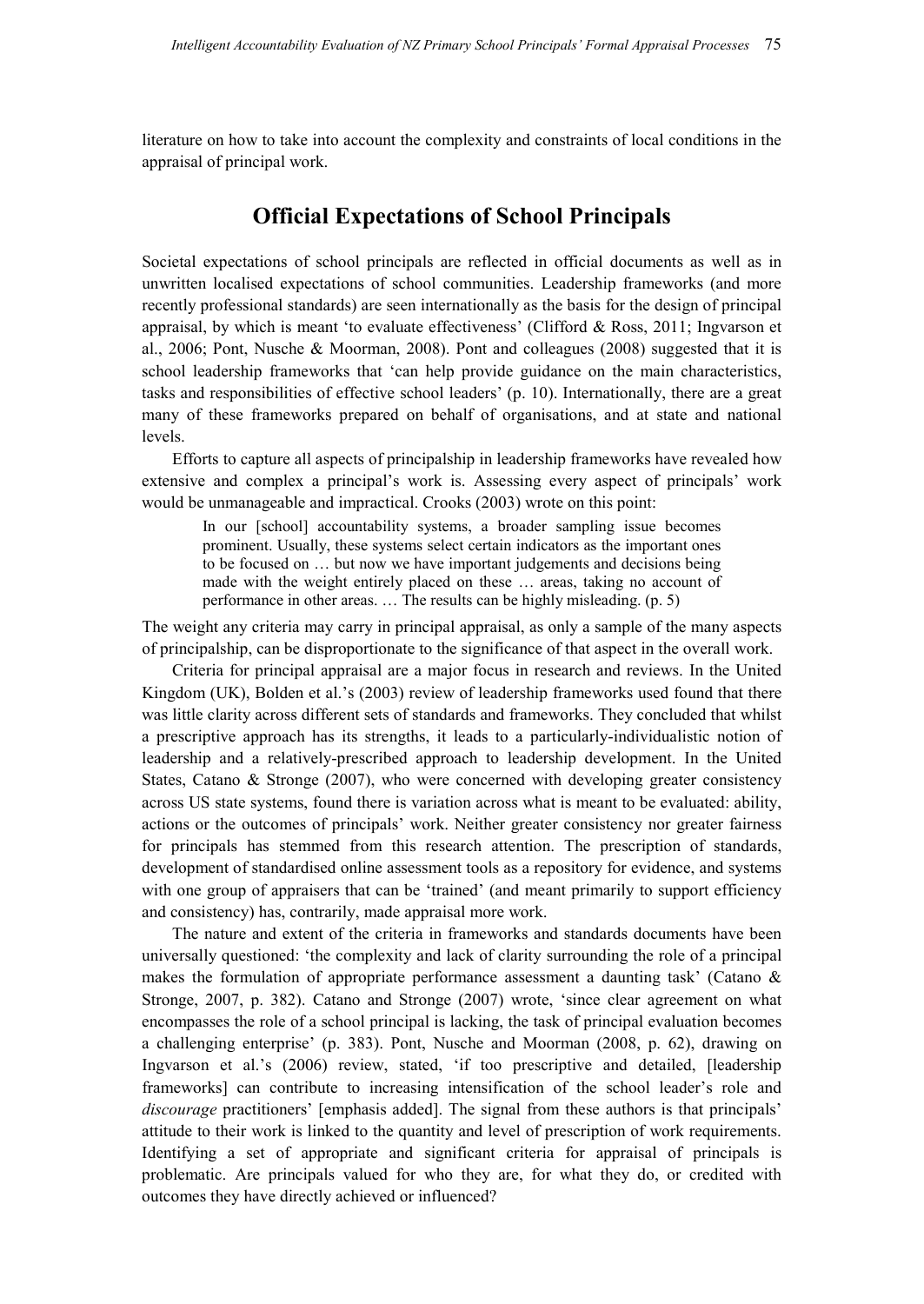## **Appraisal of Primary Principals in New Zealand**

In 1997, it became a requirement in New Zealand for school boards of trustees to conduct an annual appraisal of principals. This appraisal officially has two purposes: accountability and development. Accountability in this situation means the school board attests to the individual's competence and to their satisfaction regarding the work of the school principal in a report to the Ministry of Education. Development refers to the improvement of teaching and learning at the school *and* the principal's professional development. Both boards and principals have access to the New Zealand School Trustees Association  $(NZSTA)^3$  guidelines on principal appraisal (published 2005, 2008, and 2009). These guidelines state: 'performance review is about taking an organization (the school) and the individual (the principal) forward through setting objectives and establishing indicators by which those objectives will be measured' (2008, p. 6).

Researchers (Cardno, 1999; Eddy, Cardno & Chai, 2008) have claimed that without an understanding of the differing purposes of formative judgements of development needs – *looking forward* – and accountability as summative judgements of performance – *looking back* – appraisal systems are unlikely to serve either purpose well. In contrast, no concerns were expressed by the principals in this study about complying with the Ministry accountability requirement. However, they reported looking for a report with actionable suggestions to enhance their professional growth and/or school development. For example, Nate said:

… maybe the Ministry [of Education] do [look at it as compliance], and maybe many boards of trustees see it as a compliance issue but I'd like to think that it's going to be useful for my personal development and the development of our school. Otherwise it would be a waste of time, a waste of money. ... As a leader, there's got to be something for me to work on. … Whether it's around my professional leadership or journey, or whether it's in the school systems and procedures. If it's not useful it becomes simple compliance.

Under the level of guidelines at the time, principal appraisal was judged by these principals to be meeting the Ministry requirement for both accountability *and* principal development.

School boards have multiple roles in ensuring the quality of their school principal. They recruit this person from candidates who apply for the position and serve as the legal employer(s) of the school principal and the board chair may undertake the role of appraiser. The school principal is also 'a member of the board, its chief executive, and its key advisor' (ERO, 2014, p. 6). The board is responsible, according to the Primary Principals' collective agreement<sup>4</sup> (e.g. Section 4.1.1 & 4.1.2), for appraisal carried out against the indicators in a 'performance agreement'. A Performance Agreement is developed between the board and the principal (Piggot-Irvine, 2003) and includes a principal's annual goals. Members of the board, who are also parents, may be surveyed for feedback during the appraisal process. It is the board that approves any resourcing, such as funding required for the principal's professional development. The board signs off the appraisal report.

#### **The appraiser(s)**

How successful or effective a principal is perceived to be depends on the interpretation and judgement of the appraiser. In New Zealand, a principal's appraiser can be their school's

<sup>&</sup>lt;sup>3</sup> For information on the New Zealand School Trustees Association (NZSTA) see its website <http://www.nzsta.org.nz/about>.

 <sup>4</sup> Primary Principals' Collective Agreement 17 May 2016 – 16 May 2018: <https://www.education. govt.nz/assets/Documents/School/Collective-Employment-Agreements/Primary-Principals-Collective-Agreement/Primary-Principals-Collective-Agreement-2016-2018.pdf>.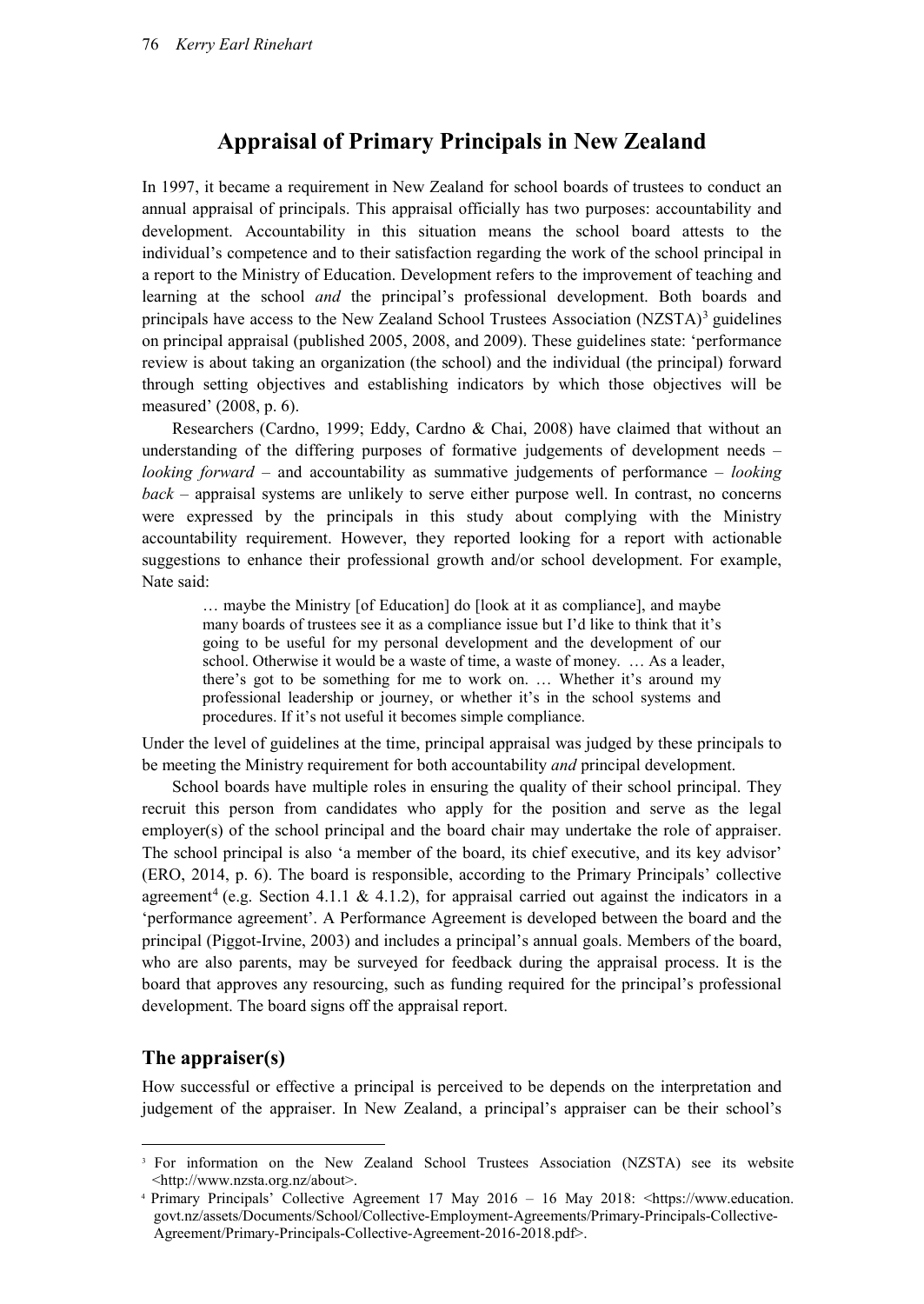board of trustees' chairperson, a principal from another school, or a private sector educational consultant. The six principals in this study largely relied on recommendations from professional colleagues and used their professional judgement when making a recommendation to their school board about who should be their appraiser for the current year and why they sought to work with this person. All of these principals noted that this 'throughthe-grapevine' process seemed rather random. In all six cases, boards trusted these principals and their recommendations were approved.

## **The criteria or indicators**

Appraisal requires reference points or criteria in order that evidence can be weighed, strengths and weaknesses identified, and evaluative decisions made. In New Zealand the *Professional Standards for Primary Principals* (Primary Principals' Collective Agreement, Schedule 2) was introduced in 1998 (Wylie, 2012, pp.102-103). The four 'areas of practice' are:

- Provide professional leadership that focuses the school *culture* on enhancing learning and teaching;
- *Pedagogy*: Create a learning environment in which there is an expectation that all students will experience success in learning;
- Develop and use management *systems* to support and enhance student learning;
- *Partnerships and networks*: Strengthen communication and relationships to enhance student learning. (Primary Principals' Collective Agreement, Schedule 2, p. 2)

These are to 'provide a baseline for assessing satisfactory performance within each area of practice' (p. 1).

Under each area of practice in this document are a number of standards (ranging from four to eight). The language of the standards are verbs: develop and implement, promote, maintain, operate, manage, administer, use, model, demonstrate, exhibit, ensure, analyse, prioritise, work with, actively foster and interact. For example, one of the standards under the section 'Systems' is 'exhibit leadership that results in the effective day-to-day operation of the school' (p. 2). Another standard under the same practice area reads: 'Effectively manage and administer finance, property, and health and safety systems' (p. 2). There is a total of 26 standards. The nature of evidence needed to demonstrate satisfactory performance is not outlined. The quality of evidence influences the quality of decisions that can be made on the basis of that evidence.

# **Appraisal as Intelligent Accountability**

If appraisal design matters, then evaluating appraisal itself also matters. Inspired by Onora O'Neill's (2002) BBC Reith Lectures on trust – and drawing on other literature about human learning and behaviour, and assessment for accountability – Crooks (2003) developed six criteria of *intelligent accountability*. In 2007, he added a seventh. These are summarised below. Intelligent accountability works to:

- 1. Enhance trust
- 2. Involve those being assessed
- 3. Foster deep learning
- 4. Account for limitations
- 5. Provide effective feedback
- 6. Increase and support motivation
- 7. Ensure flexible and responsive monitoring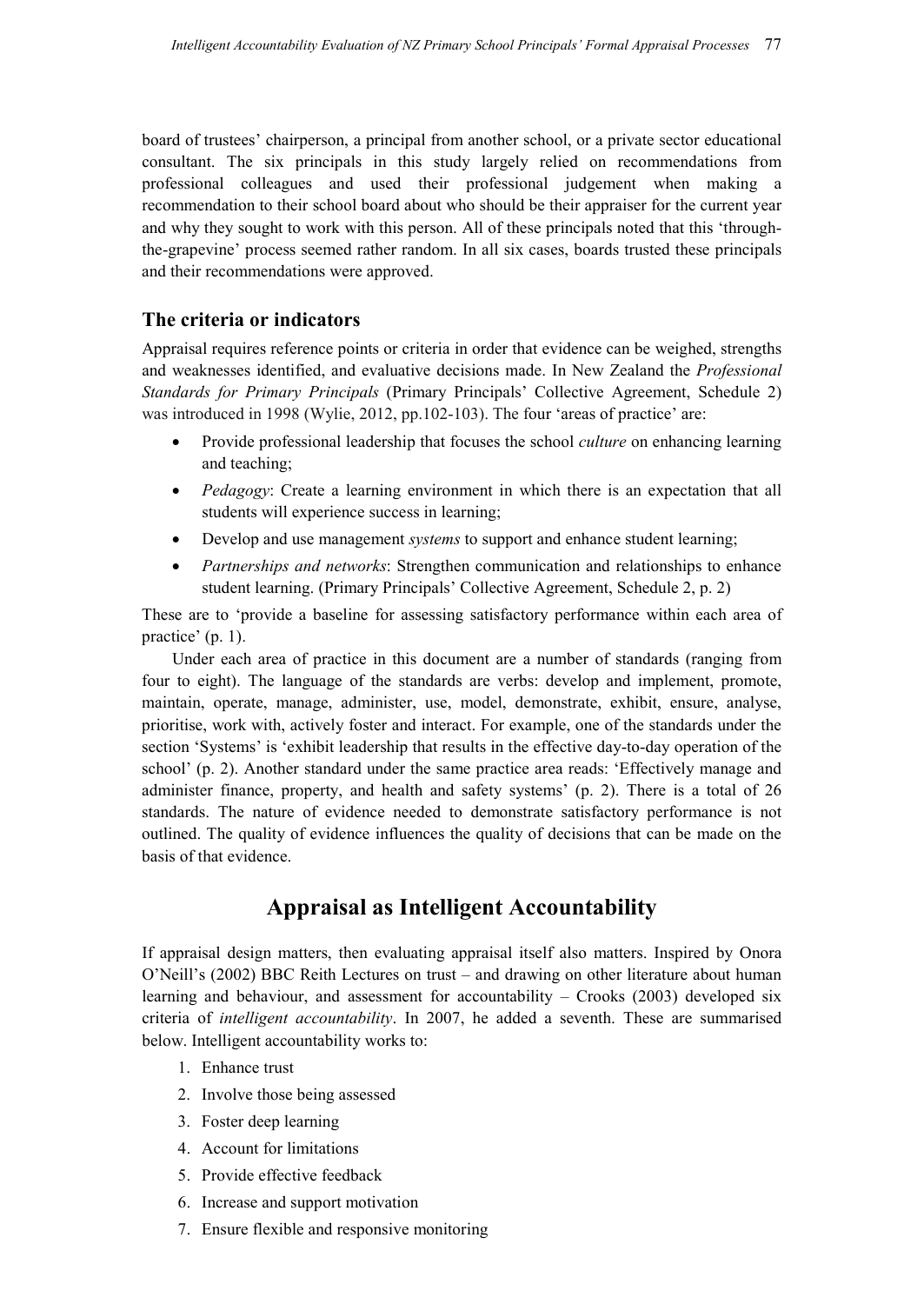Next, Crooks' (2003, 2007) criteria are used to review existing appraisal for New Zealand primary school principals. Crooks is well-known in educational assessment and his criteria or principles focus on the consequences of process and outcomes for those who are being assessed.

According to Crooks (2003), the preservation and *enhancement of trust* is the first principle of intelligent accountability:

… a prime consideration … should be the extent to which [processes] foster or undermine trust: between teachers and students, between teachers and administrators, between educators and key education agencies, between educators and politicians, and between educators, parents of school students, and the wider community. (p. 3)

Effective appraisal policy and enactment, then, is a balance between the risks of complete trust and constraints of little or no trust. A balance is in the level of control sought by appraisal administrators, and the concomitant agency of those whose work is being appraised. Those who investigate and make evaluative judgements (such as appraisers) support or threaten trust in the participants' perceptions of credibility and fairness.

Crooks' (2007) second principle of intelligent accountability – *involve those being assessed* – states that the person whose work is being evaluated 'must own the issues that they are trying to address' (p. 4). Crooks explains that intelligent accountability design 'involves participants in the process, offering them a strong sense of professional responsibility and initiative' (p. 3). In the case of appraisal of school principals, the principal, as the person whose work is being assessed and evaluated, needs to be involved.

The third principle of intelligent accountability, according to Crooks, should *foster deep and worthwhile learning* rather than short-term and/or easier-to-measure indicators: Process and outcomes of intelligent accountability will encourage 'deep, worthwhile responses rather than surface window dressing' (2007, p. 4). There is a recognition that '[d]eep learning takes time and focus, and is undermined by overemphasis on short-term goals' (2007, p. 4). Annual appraisal processes, with associated goals for that year, may constrain the type of learning and development goals negotiated by school principals with their school boards.

Crooks' fourth principle – *account for limitations* – requires that accountability processes 'should recognise and attempt to compensate for the severe limitations of our ability to capture educational quality in performance indicators' (2003, p. 5). Any criteria or standards used will struggle to be broad enough to be manageable or prescriptive enough to be completely accurate without also describing that performance in very general or very fragmented terms. In what ways does what can be 'counted' represent the complexity of the work of school leaders and be weighed appropriately to present an evaluative statement or report of the quality of this work? The recognition of the situational and temporal nature of appraisal judgments also involves the 'expertise' of the person who undertakes to make that judgement and their involvement in the situation.

The fifth principle of intelligent accountability requires accountability to provide 'wellfounded and effective feedback that promotes insight into performance and supports good decision-making about what should be celebrated and what should be changed, and how it should be changed' (2007, p. 6). Thus, feedback may serve as a form of appreciation as well as an identification of weaknesses or needs. For Crooks (2007):

Effective feedback strikes a balance between acknowledging strengths and identifying areas of weakness or growth needs. Too much criticism prevents the person or group receiving it from responding constructively to it, both because of the difficulty of choosing which of the many aspects criticized to focus on, and because of the emotional response to severe criticism that often inhibits useful action. (p. 7)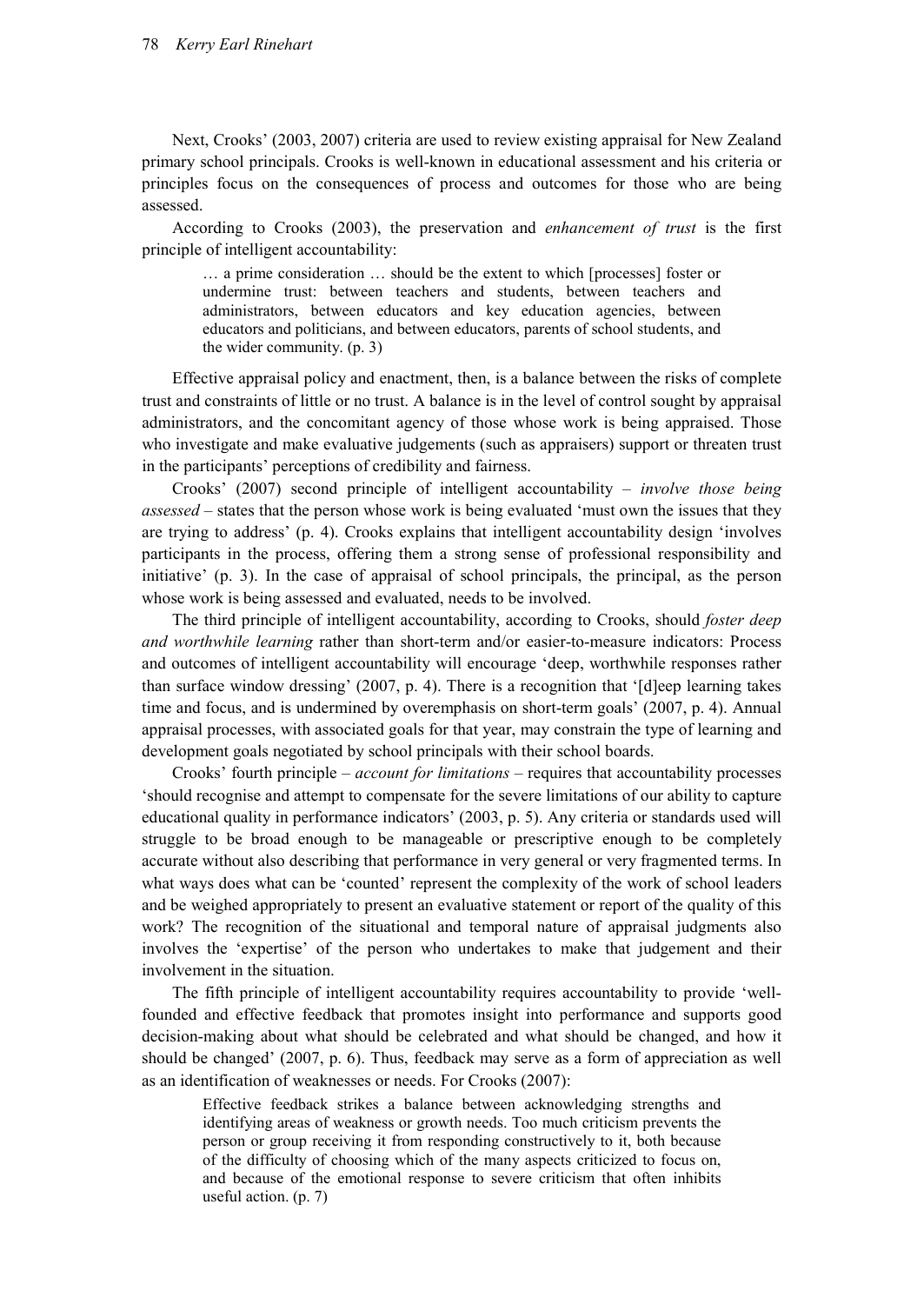Quality appraisal feedback, then, includes acknowledgment of a principal's strengths with some targeted 'feedforward' or next steps. In this way the risk of an individual being overwhelmed with aspects they need to address is recognised and, instead, support is provided for constructive action in a principal's response.

Crooks' sixth principle – *increase and support motivation* – also relates to how accountability influences the motivation of the person being judged. He elaborates: 'the majority of participants are more enthusiastic and motivated in their work (or at least not less enthusiastic and less motivated)' as a result of accountability processes and outcomes (2007, p. 7). Accountability, done intelligently, can be motivating:

[A]ll accountability processes should be monitored for their impact on the continuing motivation of the key participants. A key factor influencing that motivation is the extent to which the accountability process is perceived to be working towards positive outcomes and helpful to the participants, rather than [as] a weapon to enforce institutional or system requirements. (2007, p. 7)

Crooks' *motivation* is an expression of enthusiasm and commitment. Clifford and Ross's (2011) literature review framed 'motivation' as support: 'performance evaluation can be a powerful way to support the continuous growth and development of principals as instructional leaders' (p. 3). Another interpretation, however, is that Clifford and Ross mean appraisal is a powerful way to *compel* the continuous growth and development of principals*.* These authors also acknowledge that principal evaluation systems are a means to *ensure* support for government education agendas. The setting of goals on which principals will be judged redirects principal work towards meeting these goals. Appraisal goals that focus on the current agenda of governing authorities can be expected to 'motivate' principals to prioritise this agenda in their work. More recently Radinger (2014) asserts, 'evaluation of school leaders allows education authorities to *ensure* all schools are led by capable and *motivated* school leaders' [emphasis added] (p. 387). He suggests here a combination of evaluation of capability with motivation. Radinger (2014) claimed, 'appraisal, if well implemented, can then help school leaders to focus on the tasks that *matter most* [emphasis added] and reinforce core objectives of schools: teaching and learning' (p. 387). He did not elaborate on what 'matters most'. What matters most is dependent on *to whom it matters*. It can be hard to distinguish in this literature between claims of motivation for improvement and motivation for compliance. Are appraisal processes found to be motivating for school principals, and if so, motivating in what ways?

Crooks' seventh principle/criterion – *ensure flexible and responsive monitoring* – suggests that accountability that is intelligent would see that past outcomes influence the regularity and specificity of appraisal processes. This last principle brings us back to the enhancement of trust, the first principle. The frequency of such accountability events could be allowed to depend on the outcomes  $-$  quality and standards  $-$  of past appraisals if those who seek this accounting would trust that the person being assessed maintains the same level of commitment and motivation between appraisal events.

Next, evidence from the transcripts of interviews with New Zealand primary school principals is used against the reference points of Crooks' seven principles for intelligent accountability.

## **Findings: Appraisal Policy in Practice**

#### **Enhancement of trust**

In this study, trust as an aspect of appraisal was revealed through shared experience and understanding, respect and support for principals' work. It included a credible process and principal-appraiser interaction.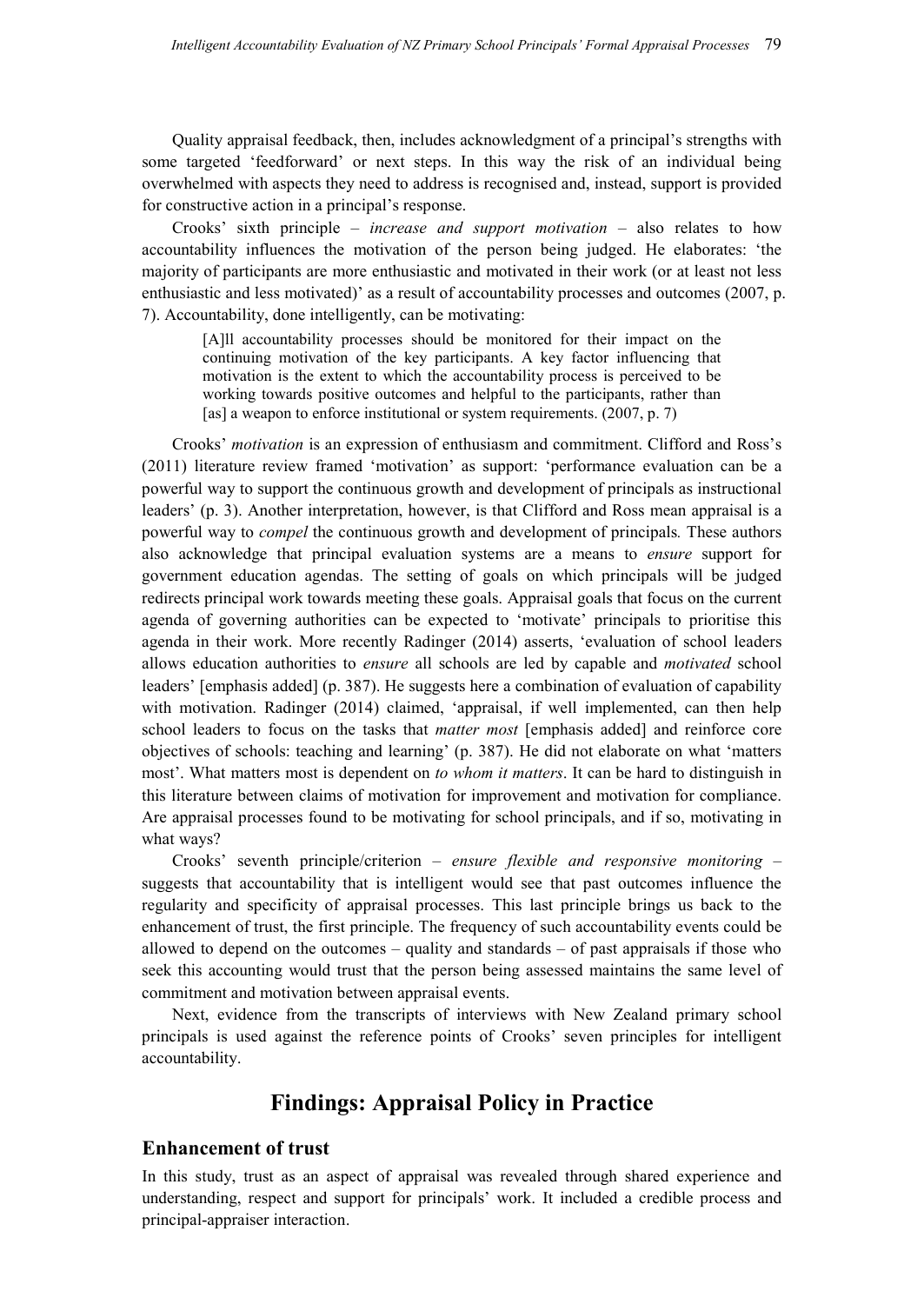In all cases, these principals were looking for someone with an understanding about principalship and a degree of familiarity with school operations. Ruby commented: 'They don't necessarily have to have been a principal, but they probably will have been'. These principals preferred that their appraiser had knowledge of the nature of similar schools and communities. They also looked for congruence between their and their appraisers' beliefs about many aspects of education. Doug spoke of the need for an appraiser to have similar views of the purposes of education and schools as an organisation or community: 'I think they need to be – it's hard to describe – words like "child centred" and "learning focused". I'm not too interested in "movers and shakers" and "marketers" and all of that side of it'.

Trust is supported and enhanced by a mutuality of respect. The principals were not looking for imposed solutions. Ruby thought that it was also important for the appraiser not to present solutions based on what they might do:

I want them to understand the context. What I don't appreciate is people making judgements about you in your leadership based on their own beliefs and values. It's knowing the context. There are things in that particular school I wouldn't do in this school – it doesn't matter. For them, and their context, it's where they are heading. It's great; they're doing a stunning job. It's nothing bad or wrong – it's just different.

Even with common aims, policy issues, and current concerns, 'work' was seen as different for each primary school principal. Mickey said even 'if they have a similar problem, what works for that one is not necessarily going to work for the other'. These principals expected understanding of variable contexts and support from an appraisal process.

The principals in this study saw how an appraisal process that their board finds credible will support members' confidence and trust in the principal's work. They all said some form of this comment:

It also comes back to the board that employed me. They want to know that I'm doing a good job. If I didn't have an appraisal, how would they know that I'm doing a good job and what areas [I should] develop or work on?

Opportunities to talk with a trusted someone was a key element in appraiser-principal interactions. Nate also talked about valuing someone he can trust:

The role of principal can be quite an isolated role. Particularly in a small school, you don't have a management team that you can sit down and chew the fat with, you have to be very careful about who you talk to and what you say, sometimes even to people that you think you should be able to trust. I think to have an external person that you can have some of those learning conversations with, is really important.

Other professionals within the specific school context were not necessarily viewed by these principals as confidential 'sounding boards' for open discussion of, particularly, sensitive issues. A contracted external was generally counted by these principals as a person they could trust.

#### **Principal involvement**

The six principals all felt they were fully involved in the formal appraisal of their work. Principals do the work of finding a suitable appraiser and put forward a proposal to their school boards regarding who would be their appraiser for that year. They felt they could determine their own goals through negotiation, and also, through negotiation and board approval, modify their annual appraisal plan. The principals in this study meet with their appraiser a number of times during the year, and review a draft of the report before it is tabled for the school board.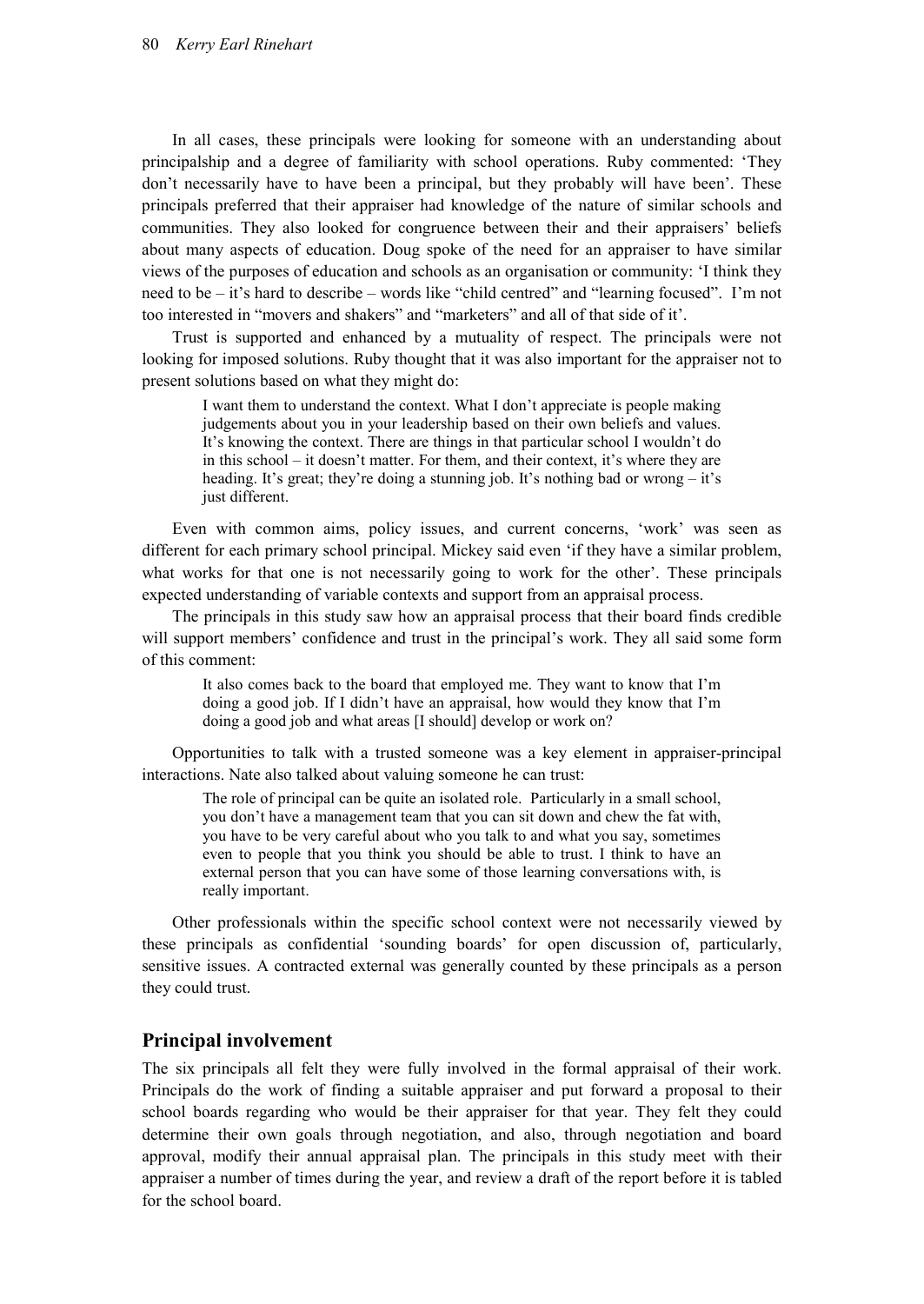The identification of goals was influenced by feedback from parents through surveys conducted by the appraiser and next-step comments in the previous year's appraisal report. We might expect that different principals in their specific school settings would have idiosyncratic goals; however, goals were also influenced by Ministry policy and the ERO school review. There was significant alignment with the school's strategic plan (the school Charter). This was a relatively recent change ('probably one of the biggest changes made a year or two ago,' said Doug). Performance goals for these principals were focused on school development more than individual professional learning needs. Most principals in this study saw this alignment as wise and thought it worked efficiently.

Doug designed his own appraisal report template according to the evidence that, from past experience, he determines the ERO looks for during school reviews. The ERO also influences boards regarding school development priorities (ERO, 2014). The school board's influence on performance agreements and professional goals – despite it technically being an employer – is overshadowed by the ERO's influence through school review and publicly available reports. Thus, there was tighter control of appraisal of principal work than the Ministry-mandated annual requirement suggests. Mickey, however, identified that it did not make sense if a principal's appraisal goals were simply work tasks. For her, appraisal was more than monitoring how well a principal does her or his job.

All six principals in this study understood that ERO school reviews are *not* intended to officially appraise the principal as an individual, and yet all said that the resulting ERO reports were operating as appraisals of principal work. The smaller the school the more this was understood to be so.

The information and judgements contained in publicly-available reports of the ERO school reviews significantly influence the environment of principal work, the work of other school staff, the tenor of public opinion, the nature of media reporting, and regulatory sanction(s). Consequences of a poor review may include an increase in Ministry surveillance and interference regarding administration, curriculum and general school operations. An ERO school report impacts on levels of trust between the school and the school community and influences school and principal reputations with impact on student enrolment and the ability of the school to attract teachers and private resources.

Such consequences impact on the agency and the authority of school leaders. As Sydney said, 'the school gets the credit when things are great and the principal gets the blame when things go wrong'. The ERO reports are taken very seriously. The Ministry could argue there is room for addressing local concerns and individual principal's professional needs under selfmanagement. However, without any obvious encouragement or support for variation based on 'own' school and principal development needs across different schools, and their attempts to work efficiently, the principals in this study were electing for more standardisation in goals resulting in a degree of conformity considered by principals as both reasonable and voluntary.

#### **Foster deep learning**

At the time of this study, the use of the *Professional Standards for Primary Principals*, with its 26 criteria in four 'areas of practice' as criteria in their appraisal was treated as routine by these principals. They had no concerns about these criteria as a sample, or as indicators, and they had no expectations of being appraised on *all* aspects of their work.

According to Crooks' third principle of *intelligent accountability*, the selection of goals for specific attention should be on 'deep and worthwhile' learning rather than short-term and/or easier to measure indicators. Thus, there is also the question of the suitability of having annual development goals as a facet of principal evaluation. These six New Zealand principals said that due to the size of a development project, interruptions in the school year and changes (such as in reporting requirements, staffing, or policy), it was natural that in some years a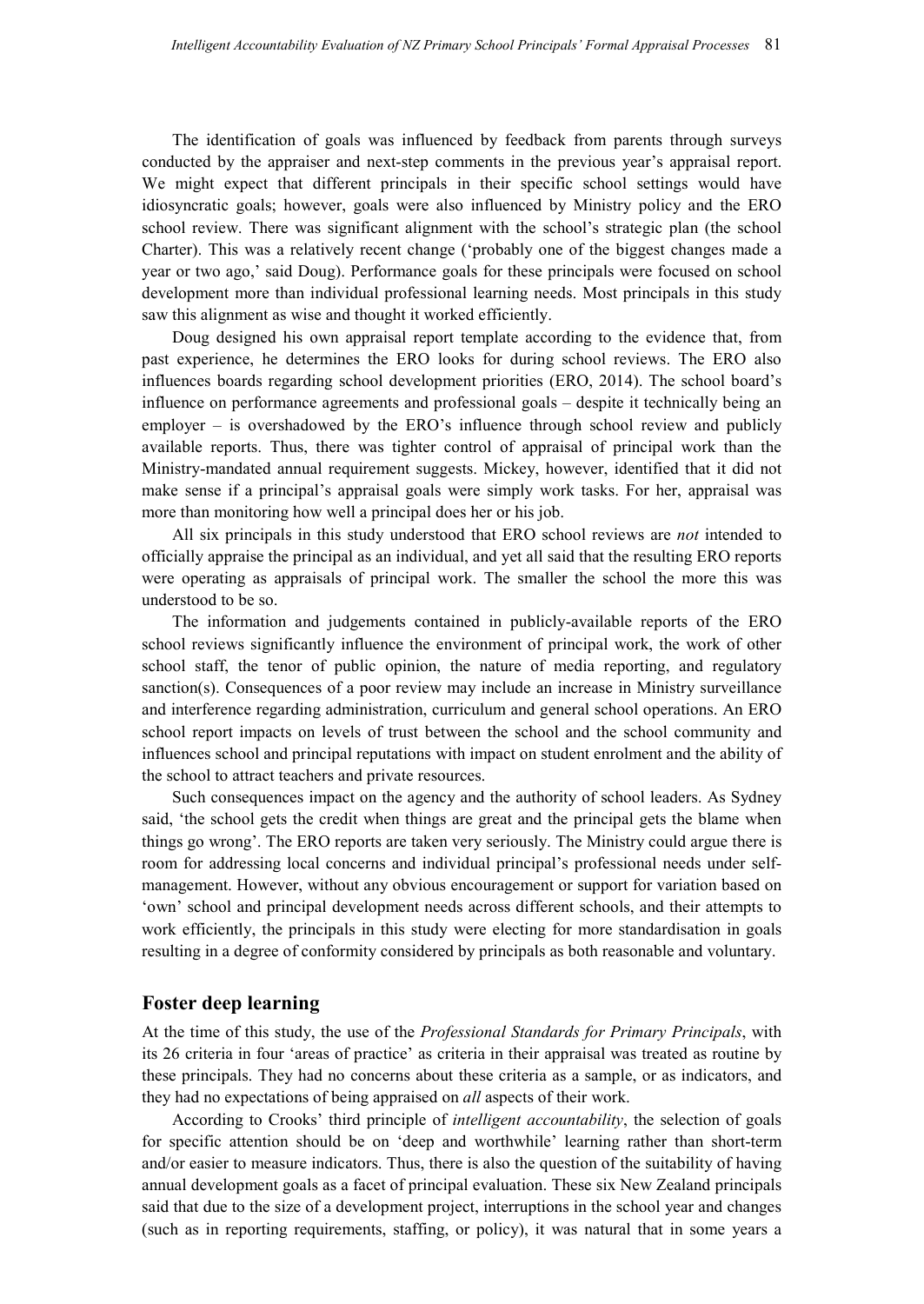performance goal could roll over into following years. Principals suggested that it was also mutually understood between boards and principals that some developments take longer than a year. In addition, changes can relieve pressure to address particular needs. In Doug's case, one particular family shifted away and that lessened, if not dissolved, any immediate urgency to increase staff cultural knowledge, which had been one of his goals. Thus, it would seem that these principals recognised the limitations to specific indicators of goal achievement as a measure of principal quality.

#### **Compensate for the limitations of specific indicators in judging quality**

Appraisers, judging from the generalised statements in the reports, also recognised the limitations of specific indicators as representing the whole of principals' work, and manageability in terms of evidence, weighting, and overall evaluation. To communicate the incomplete nature of the appraisal process in judging principal work to the school board, one appraiser even provided a disclaimer in the report: 'Disclaimer: This report concerns the performance of the principal as defined in her job description and performance agreement. Although related to compliance and accountability, this report should not be regarded as a complete analysis of such matters'.

#### **Nature of feedback**

All six New Zealand primary school principals seek and value a range of opinions on their work as part of the appraisal process. One principal commented:

I think it's really important in our role to have community feedback, teacher feedback and student feedback because how else do I really get to hear? That process enables those people to perhaps really say what they really think. And they need to have that opportunity if I hold this role; I've got to know. (Ruby)

It was peer and consultant appraisers who sought the opinions of school community members. They interview different individuals and groups. Doug described the process:

The way it normally works is the appraiser will come and I'll do the rounds. I'll sit on the front desk for the school receptionist and she'll come and have a talk to my appraiser. Perhaps next I'll go into the senior classroom and teach in there and then that teacher will come down here and have a session and that basically takes a day to go through that.

A text-based parent survey (online or in hard copy) might also be sent out, with responses collated and interpreted by these appraisers. The principals hope what they do well, and, through their influence, what the school is doing well, is noted during an appraisal.

Appraisal is seen as a useful opportunity to take stock of the impact of changes. Dana talked of the changes in schools that may go unnoticed without the kind of attention that occurs within an appraisal process:

I think – especially as a teaching principal or even as a principal – you don't actually get that feedback any other way. It's business as usual and you just get on and do what you need to do. Because you're there every single day, you're not aware at times of things you've done or the changes that you've made and the impact  $[s]$  that they – hopefully positive impact – have actually made.

It was important for all six principals that school developments with a positive influence on teaching and learning are recognised and acknowledged as part of their appraisal process.

As an indication of a principal being seen as successful in his or her work, the appraisal report prompted little response at the school board level for participants in this study. Some principals commented that members of the board expressed little interest in the details of the report so long as it was good: this was the expected outcome. This was a 'disappointment'.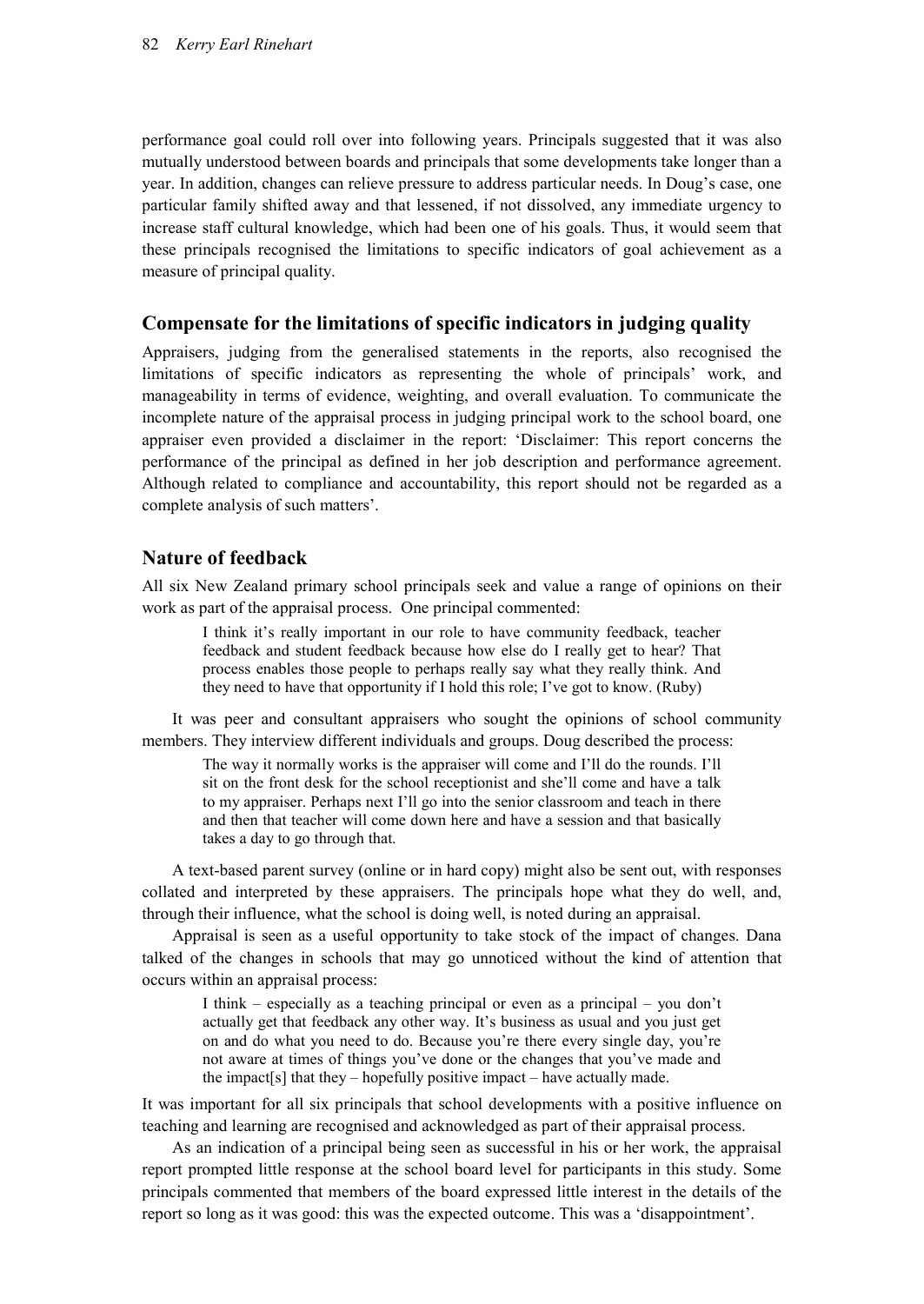I've been disappointed overall with the board's involvement in my appraisal. I feel that I don't get the acknowledgement and I feel let down by that. Look – board members are people who are, in my experience, really busy in their own lives and work. The school's running along well. The principal has had an appraisal. It's obviously gone well – great, what's the fuss? I haven't made a fuss. I just think if it wasn't going well, the board would be in there wouldn't they – so why can't I have the good feedback? (Ruby)

These principals commented that they were not looking for 'all positives' or 'a gloss over lightly' in their appraisal. Still it was evident that principals appreciated positive feedback. Although the appraisal report would put in writing some affirmative statements, it would also identify professional development needs (areas for improvement).

Funding support for future principal professional development is seen as a form of acknowledgement from the board but little positive recognition for principals as a result of a satisfactory appraisal was reported, while all principals in this study expressed a sense of ongoing and collective school improvement.

#### **Increase and support motivation**

Not just the relationship with the board, but also the nature of the relationship between principal and appraiser, had an impact on how principals felt. Ruby said:

There is quite an emotional relationship between you and your appraiser. When you feel like you're let down, that has that emotional impact in a way, if you let it. In saying that, you can't just work with anybody. I can't just ring an agency and say, 'Send me an appraiser'. That wouldn't work for me. (Ruby)

Principals also wanted to be challenged. Dana spoke of the importance of positive critical questioning:

Are they challenging you and being critical and bringing in new ideas and getting you to think about things in a different way? If you've got a neighbouring principal or a fellow principal, how critical or challenging might their ideas be?

These principals said that formal appraisal, as a requirement, was 'not motivating', suggesting that such appraisal was not itself a driver for their improvement. Perhaps the principals also meant that appraisal was 'not motivating' in the sense that they did not get their 'energy' for professional growth and for their work from this process aside from the trusted interaction with their appraiser and any useful feedback.

#### **The flexibility and responsiveness of appraisal monitoring**

Crooks' seventh criterion – *ensure flexible and responsive monitoring* – means that the system would respond to and modify the intensity of monitoring according to suspected or evident 'quality' or issues in, in this case, a principal's work. The flexibility of appraisal in New Zealand is more an unofficial aspect of process based on when a principal starts a new appointment (it is not typical to have an appraisal in a part year) or the school has an ERO review (a workload issue). Instead of responding to past success or past concerns by altering the frequency of principal appraisal, there is the expectation in policy that appraisal be undertaken annually.

## **Discussion**

Crooks' criteria for intelligent accountability design relate to both means and ends, processes and outcomes. Trust, motivation and feedback are aspects of process (in interaction) as well as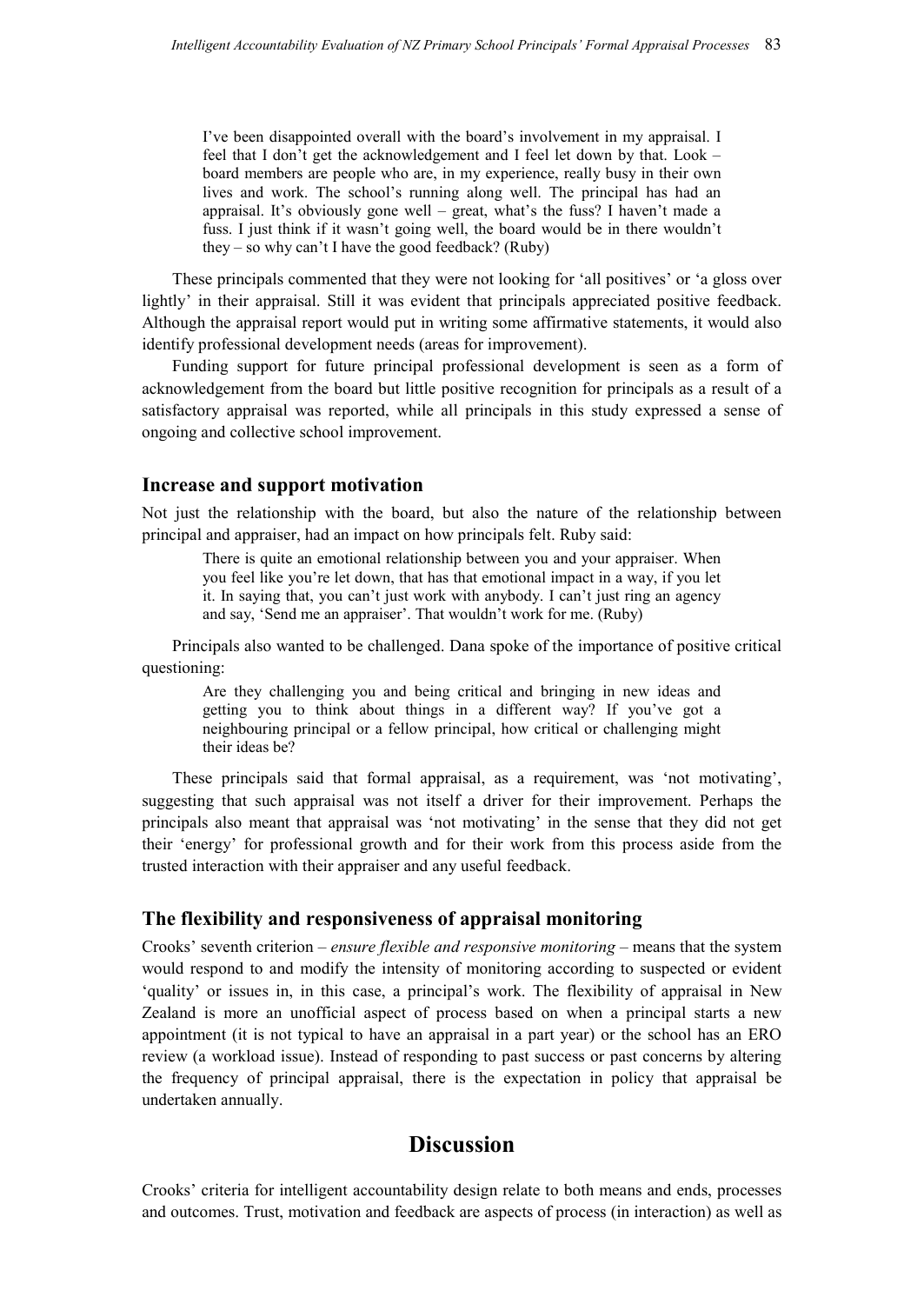outcomes. The involvement of those whose work is being judged, recognising the limitations in the capture of educational quality in performance indicators, and being responsive to past success or concerns are aspects of process design. If deep learning is the desired aim/outcome, then this also influences decisions about process design. Design and the enactment of appraisal as a form of accountability can be evaluated.

Viewed against principles for intelligent accountability, enhancement of trust, provision of feedback and support for motivation in the NZ appraisal processes score highly. Evidence from this study also suggests that the appraisal of primary school principals in New Zealand schools scores well on 'involvement of principals', according to Crooks' second principle for intelligent accountability.

The most overt demonstration of trust was between principal and appraiser. It was clear that the opportunity for confidential conversation through face-to-face interaction with a trusted appraiser was seen as the most useful aspect of an appraisal process by these principals. Understanding, trust, a desire to be challenged, and professional confidence were valued characteristics of the principal-appraiser interaction.

For the principals in this study, trust as a core aspect of appraisal is consistent with the findings of other studies such as Parylo, Zepeda and Bengtson (2012):

Principals reported that when their evaluation was formative in nature and involved opportunities to collaborate, have open dialogue, and engage in reflective practice throughout the evaluation process, they were able to address and improve areas of concern. Moreover, our participants shared that the developmental nature of their evaluation supported their growth as professionals. (p. 234)

In these interactions, principals were not being looked to for something – an answer, a decision, an action, or advice and guidance, to carry responsibility or be accountable (even to take the blame) – in that moment. As van Manen (2002) said of young people, 'being seen is more than being acknowledged' (p. 29) … 'It means being confirmed as existing, as being a unique person' (p. 31). In these conversations with appraisers, instead of recognition as 'the fixer of everything' (Dana), the principal would be recognised as a human being. Trust therefore, is not only an outcome or a consequence of appraisal but also a necessary part of an effective appraisal process.

If one of the primary goals of appraisal is to help individuals improve in their practice of school leadership, then a formative dimension to principal appraisal is necessary (Ginsberg  $\&$ Thompson, 1990). This has been understood and advocated for some time (see Radinger, 2014). Friedman (2002) found that 'principals report that they have few sources of trusted feedback on their practice and commonly feel isolated from colleagues due to the rigor of their position' (p. 2). Ayers (2012) commented:

… professionals in education know the essential role of feedback for learners … we find ourselves in the paradoxical situation where the school environment is feedback-rich for the kids and feedback-poor for the adults. (p. 6)

The kind of feedback needed to support ongoing professional growth is not yet a significant feature of principals' and teachers' experience in education.

Feedback is valued highly by the principals in this study. The effectiveness of an appraiser, in their view, depends primarily on their ability to provide useful insights and suggestions. Without feedback, these principals consider formal appraisal largely a waste of time. It was the formative process of principal-appraiser interaction that provided most feedback and support. This feedback included suggestions, ideas and identification of opportunities, and recognition of the positive impact of past changes. It was the feedback and advice through conversations with their appraiser that supported motivation for these principals. What was noticeable was the lack of recognition or 'celebration' from the school board as an employer of the principal when appraisal outcomes were very good.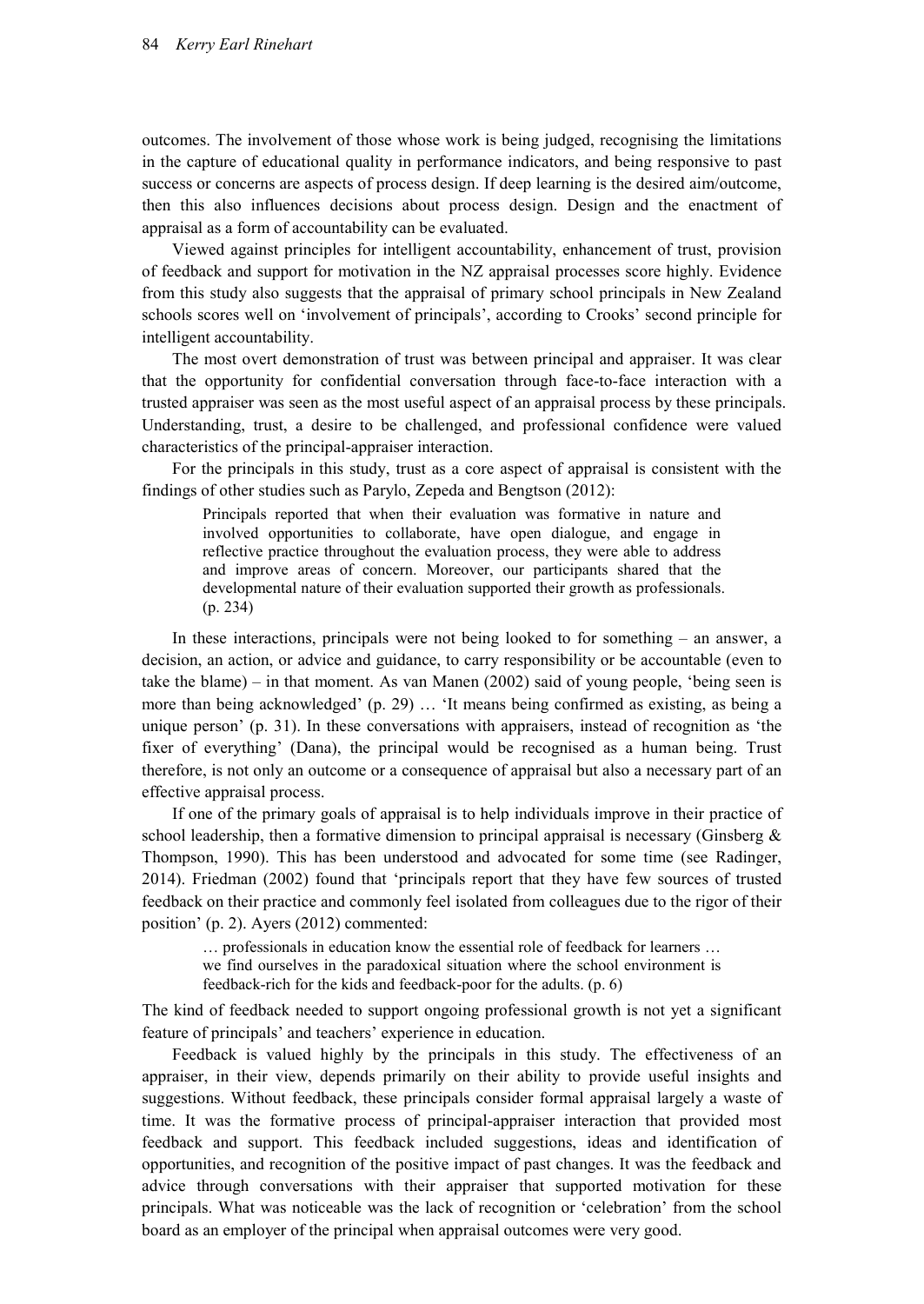School development, rather than a principal's deep learning, was apparently the aim of appraisals, although during an appraisal year agreed-upon performance goals could be modified or deferred if it was recognised that change would require more time. That some goals take more than one year to achieve is one aspect that may signal *deep learning* is recognised as a worthwhile outcome. The measure of worth may rely on whether the goal is a personal/professional one for developing principal quality or more an aspect of overall school development.

The stated aim of appraisal of principals' work is to ensure that individuals in this position are effective and successful. A focus only on goals that could be achieved annually would contradict Crooks' fourth principle that it 'should recognise and attempt to compensate for the severe limitations of our ability to capture educational quality in performance indicators' (2003, p. 3). Drummond (2012), a UK researcher in children's education, gives a succinct description of any form of assessment: 'assessment is essentially provisional, partial, tentative, exploratory and, inevitably, incomplete' (p. 14). Crooks (2003) reminds us that effectiveness and success in education is 'extraordinarily difficult to judge' (p. 12). Consideration of what is expected of principals, what they do in day-to-day work, and the outcomes of their influence all colour judgements of the 'effectiveness and success' of principals. Appraisal for accountability purposes can therefore be high stakes for the individual principal. Potential uses of appraisal information may also raise the stakes for a school board and any contracted appraiser, thus influencing their work. In this way, the potential for risks in accountability may ripple beyond principals to touch other individuals and groups.

These principals and their appraisers understood the limitations of the *Professional Standards for Principals'* indicators in summing up their effectiveness or success. They accepted these standards as partial, practical, and interpreted broadly according to principals' school and community work contexts. They understood that the nature of evidence and detailed evaluative attention in the appraisal report would be based on their annual performance goals.

The Ministry of Education (and the ERO) played a significant role in the judgement of principals' work, largely outside the actual appraisal process. In Ayers' (2012) view, a person's 'boss' has a responsibility to undertake that employee's performance appraisal. Ayers said, 'the boss alone has a) accountability for this person's contribution to the organization's success and b) a comprehensive overall understanding of the person's role within the organization' (p. 12). It is arguable whether representatives of either the school board or the Ministry of Education would be able to meet the second of Ayers' criteria. It is unlikely that a Ministry of Education representative would have enough local knowledge to be able to make the judgements required.

The dual line of authority in New Zealand school principals' two bosses plays out specifically in any survey process involved in gathering evidence. Ayers (2012) objected to parents' opinions being used as evidence in summative judgements but was in favour of opinions being sought to help identify a principal's professional development needs. He writes, 'feedback for development and feedback on performance have relatively little in common' (p. 3) and indicates that those who provide feedback need to understand 'well enough' the work responsibilities of a principal. Another concern is the susceptibility of such a process to the negative opinions of a few individuals (Davis & Hensley, 1999).

A 'successful' appraisal report, using Crooks' seventh principle – flexibility – could result in a decrease of the frequency of summative appraisal. That is, evidence of individual performance could provide the basis for increased trust of school principals on a case-by-case basis. O'Neill (2013) argues for trust in systems of educational accountability that reinstate 'intelligent judgment about where to place and where to refuse trust' (p. 10). If such a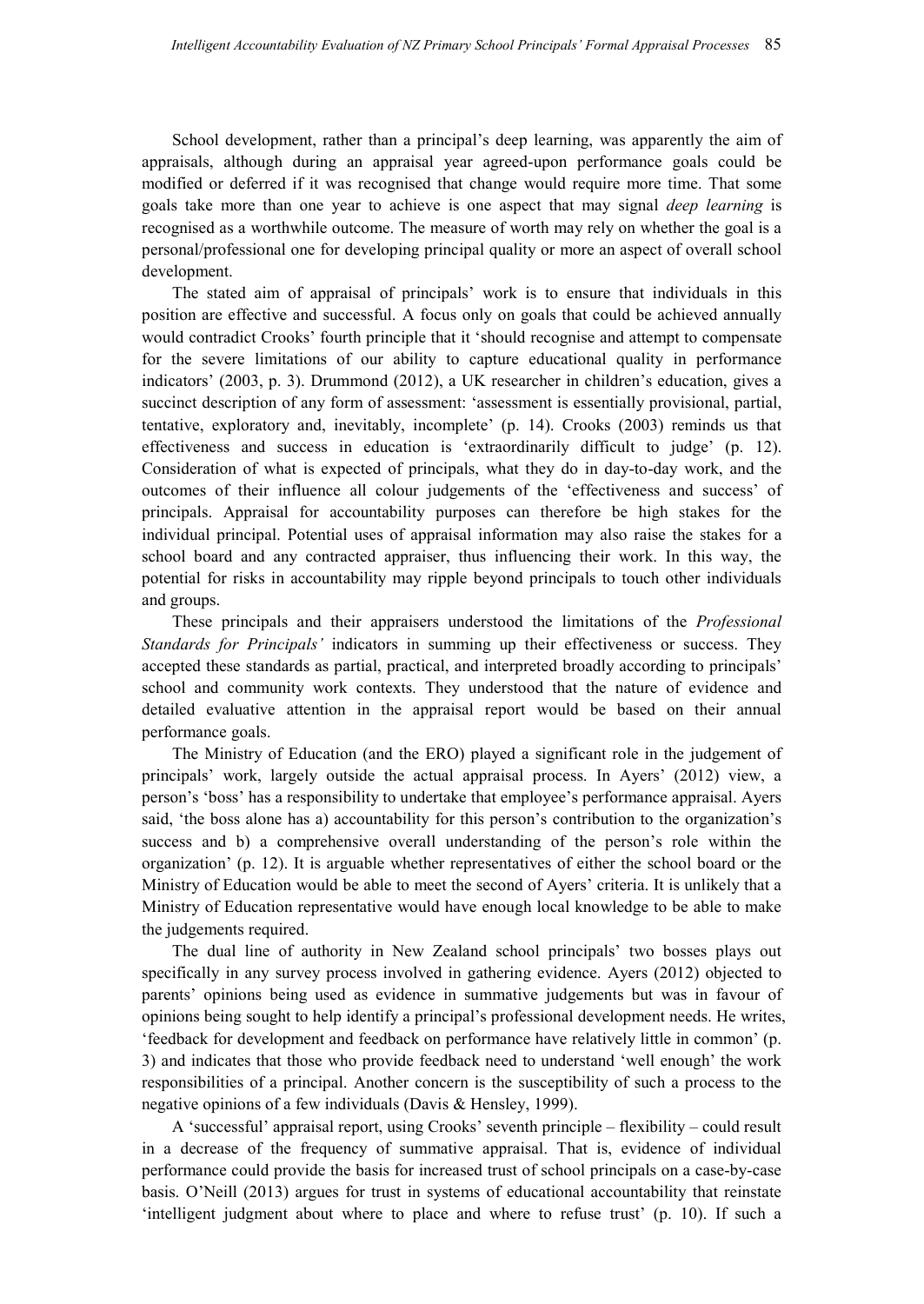judgement were made on the basis of evidence of an individual principal's performance, formative purposes could still be maintained and the supportive interaction involving an informed and trusted 'supervisor' provided through a different program. A helpful focus for principal preparation programs might be principal awareness of how support within interaction with a trusted colleague, peer or appraiser can develop their professional judgement and help maintain resilience.

Accountability processes risk distorting or damaging the performance of the very actions or tasks that accountability is supposed to improve (O'Neill, 2013). Crooks (2007) suggested that intelligent accountability recognises that evaluative processes take resources that impact on the time and effort to do the actual day-to-day work. He warns of the risks when criteria are fundamentally based on ease of measurement and aimed at greater control: 'the new culture of accountability provides incentives for arbitrary and unprofessional choices' (p. 4). In 1916, Dewey made a similar observation:

The control afforded by the customs and regulations of others may be shortsighted. It may accomplish its immediate effect, but at the expense of throwing the subsequent action of the person off balance. A threat may, for example, prevent a person from doing something to which he is naturally inclined by arousing a fear of disagreeable consequences if he persists. (2011 [1916], p. 18)

High levels of external control may result in the individual's cessation of independent decision making and use of initiative.

Control and trust act in opposition to each other in relationships. Gergen (2009) suggested: 'Most rituals of evaluation are born of distance and distrust. They inform a person that he or she is not fully acceptable, and that continued scrutiny is necessary' (p. 341). Insecurity undermines wellbeing. Kouzes and Posner (2007) suggest that highly-controlling behaviours ('inspecting, correcting, checking up' p. 291) have 'low credibility'. Yukl and Lepsinger (2005), with a business focus, identified that 'efforts to improve efficiency can degrade human resources and relations' (p. 366). People, under high surveillance accountability systems, come to feel undervalued, with significant negative consequences resulting in the undermining of the intended aims of those same efficiency efforts. Crooks (2007) emphasises the importance of support: 'judgement without help is a poor accountability model' (p. 6). The best case for appraisal policy would be to retain principal-appraiser interaction throughout a principal-directed appraisal process. Increased central Ministry control would also be antithetical to the idea of the promotion of self-managing schools in New Zealand.

### **Summary and Recommendations**

Appraisal design matters because the process influences principals' ability (time and effort) to do their job. Too, appraisal processes and outcomes may undermine or enhance principals' commitment. In the examined literature on appraisal, there are ongoing efforts for clearer criteria and greater consistency in appraisal processes. On the basis of this study, there is little justification for education research to spend more time and effort on determining and refining criteria on which to judge school principals.

The principals in this study were not concerned about the criteria used in appraisal and they did not comment on the evidence used to make evaluative judgements about their work other than to suggest that a variety be used (survey, observations, conversation, and documented records). More detailed criteria or performance indicators may also increase pressure for more evidence, more regular or repeated appraisal events, and practice reviews. Demands for more evidence will likely mean a further reduction in the variation in performance goals across principals and, logically, less attention to local and individual needs.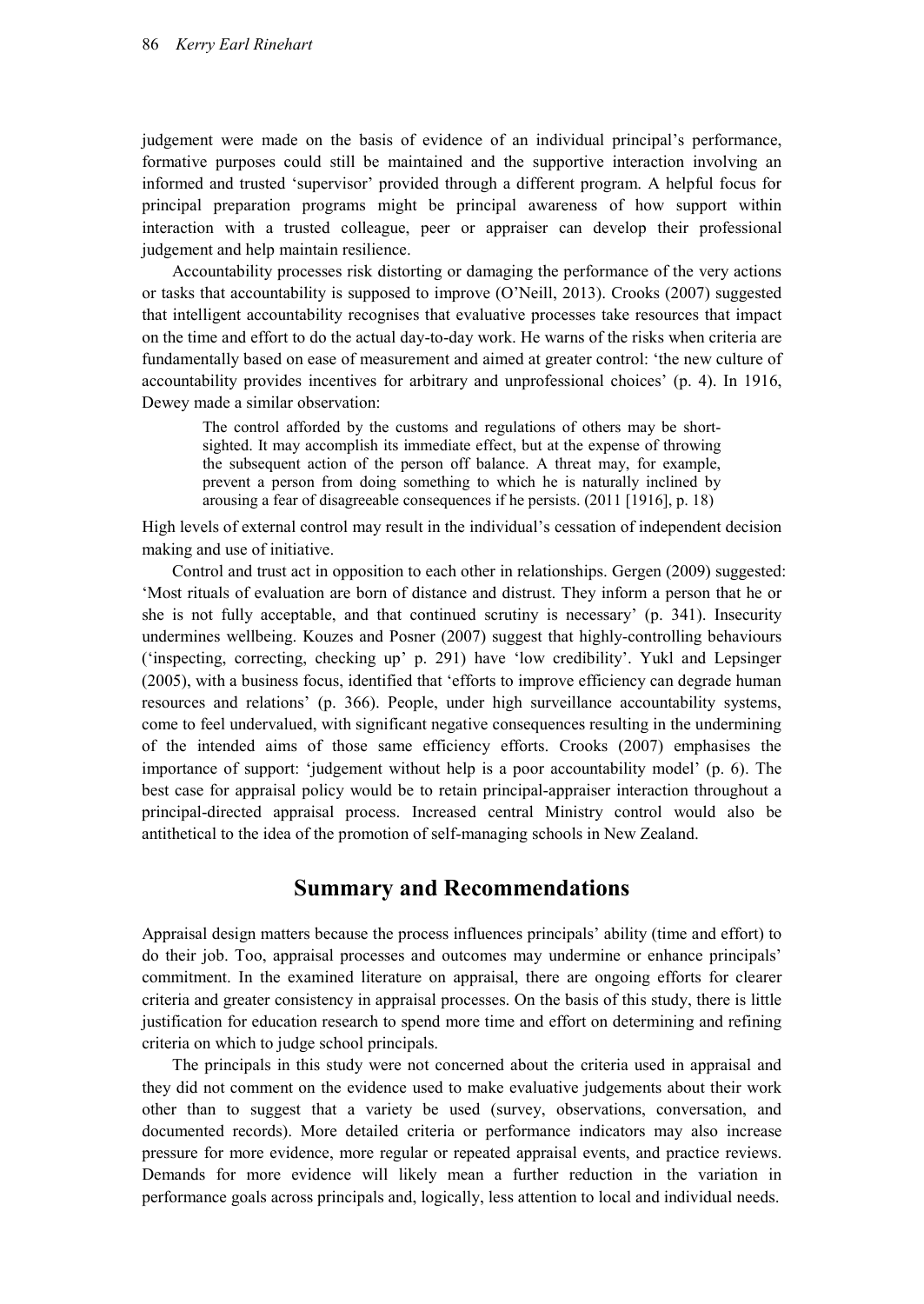What largely preoccupied the principals in this study were the levels of understanding an appraiser brought to the process and the nature of the interaction between principal and appraiser. The professional support generated from trusted conversations in an appraisal process was significant for participants. Thus, from principals' points of view, principal appraisal policy should include awareness of the interaction between appraiser and principal as a form of support, and prioritise principal-appraiser interaction. Principal preparation could also highlight how the opportunity for face-to-face meetings with a trusted, informed, understanding and confidential person has long-term benefits for principals' professional judgement, self-knowledge, resilience and ongoing professional growth.

#### **Acknowledgement**

My sincere thanks to Professor Emeritus Terry Crooks for giving me access to the only other source he has for *intelligent accountability*, the text for his Inaugural Professorial Lecture (2007). I am delighted to be able to use his work for evaluating this form of education accountability, principal appraisal.

## **References**

- ALCORN, N. (2011) Meat in the sandwich: The impact of changing policy contexts and local management of schools on principals' work in New Zealand 1989-2009, *New Zealand Journal of Teachers' Work*, 8(2), pp. 122- 140.
- AYERS, M. (2012, 22<sup>nd</sup> May) *Essay on the Evaluation of School Principals*. Retrieved 4<sup>th</sup> August 2012, from: <https://www.scribd.com/document/164689413/Essay-on-the-Evaluation-of-School-Principals>.
- BOLDEN, R., GOSLING, J., MARTURNAO, A. & DENNISON, P. (2003) *A Review of Leadership Theory and Competency Frameworks* (Exeter, UK: University of Exeter: Centre for Leadership Studies).
- BRINKMANN, S. (2014) Doing without data, *Qualitative Inquiry*, 20(6), pp. 720-725.
- CARDNO, C. (1999) Appraisal policy and implementation issues for New Zealand schools, *The International Journal of Educational Administration*, 13(2), pp. 87-97.
- CATANO, N. & STRONGE, J. H. (2007) What do we expect of school principals? Congruence between principal evaluation and performance standards, *International Journal of Leadership in Education*, 10(4), pp. 379- 399. doi.10.1080/13603120701381782
- CLIFFORD, M. & ROSS, S. (2011) *Designing Principal Evaluation Systems: Research to guide decision-making. An executive summary for National Association of Elementary School Principals* (Baltimore, MD: Johns Hopkins University).
- CODD, J., MCALPINE, D. & POSKITT, J. (1995) Assessment policies in New Zealand: Educational reform or political agenda, in R. PEDDIE & B. TUCK (Eds), *Setting the Standards: Issues in assessment for national qualifications* (Palmerston North, NZ: The Dunmore Press Ltd), pp. 32-58.
- COLLINS, G. (2004) The current work of New Zealand teaching principals, *New Zealand Journal of Teachers' Work,*  1(1), pp. 23-26.
- CORBETT, M. & WHITE, S. (2014) Introduction: Why put the 'rural' in research? in S. WHITE & M. CORBETT (Eds), *Doing Educational Research in Rural Settings: Methodological issues, international perspectives and practical solutions* (Milton Park, New York: Routledge), pp. 7-25.
- CROOKS, T. J. (2003, April) *Some Criteria for Intelligent Accountability Applied to Accountability in New Zealand*. Paper presented at the annual meeting of the American Educational Research Association, Chicago, IL (21-25 April). Retrieved 20<sup>th</sup> June 2017, from: <http://www.fairtest.org/some-criteria-intelligentaccountability-applied-a>.
- CROOKS, T. J. (2007, 4th October) *Principles for Intelligent Accountability with Illustrations from Education*. Inaugural professorial lecture (Dunedin, NZ: University of Otago). Audio and video available from: <https://www.otago.ac.nz/news/itunesu/podcasts/otago017510.html?keywords=principles+fo>.
- DAVIS, S. & HENSLEY, P. A. (1999) The politics of principal evaluation, *Journal of Personnel Evaluation in Education*, 13(4), pp. 383-403. doi:10.1023/A:1008161417522
- DEWEY, J. (2011) *Democracy and Education* (Milton Keynes, UK: Simon & Brown). (Original work published in 1916).
- DRUMMOND, M. J. (2012) *Assessing Children's Learning*, 2nd edn (Abingdon, Oxon: Routledge).
- DUNNING, G. (1993) Managing the small primary school: The problem role of the teaching head, *Educational Management & Administration*, 21(2), pp. 79-89.